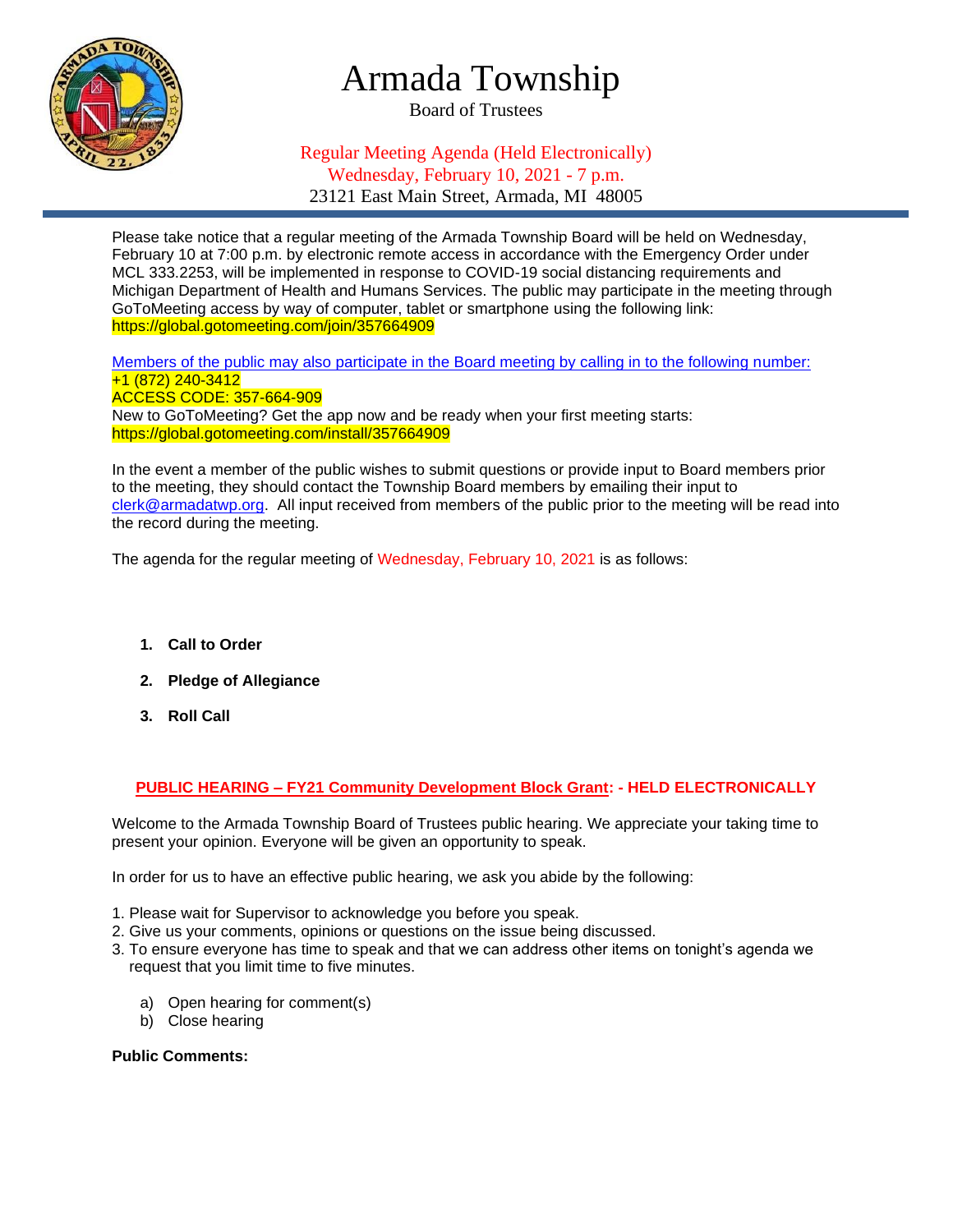

# Armada Township

Board of Trustees

Regular Meeting Agenda (Held Electronically) Wednesday, February 10, 2021 - 7 p.m. 23121 East Main Street, Armada, MI 48005

#### **REGULAR MEETING:**

**1. Call to order**

### **2. Approval of minutes**

- a) January 12 work session
- b) January 13 regular meeting
- c) January 19 work session
- d) February 2 work session

### **3. Set/Amend Agenda**

- **4. Bills**
- **5. Public Comment:**
- **6. Correspondence & Information**  a)

#### **7. Reports**

- a) Fire Department
- b) Code Official
- c) Planning Commission
- d) Building Department
- e) Macomb Agricultural P.D.R.
- f) Parks & Recreation
- g) Water/Sewer Update
- h) Macomb Orchard Trail
- i) Senior Center
- j) Treasurer
- k) Internet Sub-Committee

#### **8. Unfinished Business**

a)

#### **9. New Business:**

- a) C.D.B.G. FY21 Proposed allocations
- b) Two Planning Commission appointment(s)
- c) Ronald and Sharon Gaier PA116 application #21-01
- d) Ronald and Sharon Gaier PA116 application #21-02
- e) 2021 Limestone Program: Route for three miles
- f) Code Official
- g) Set public hearing for Truth in Budgeting March 10, 2021
- h) FY20-21 Fire fund budget amendment(s)
- i) FY20-21 General fund budget amendment(s)